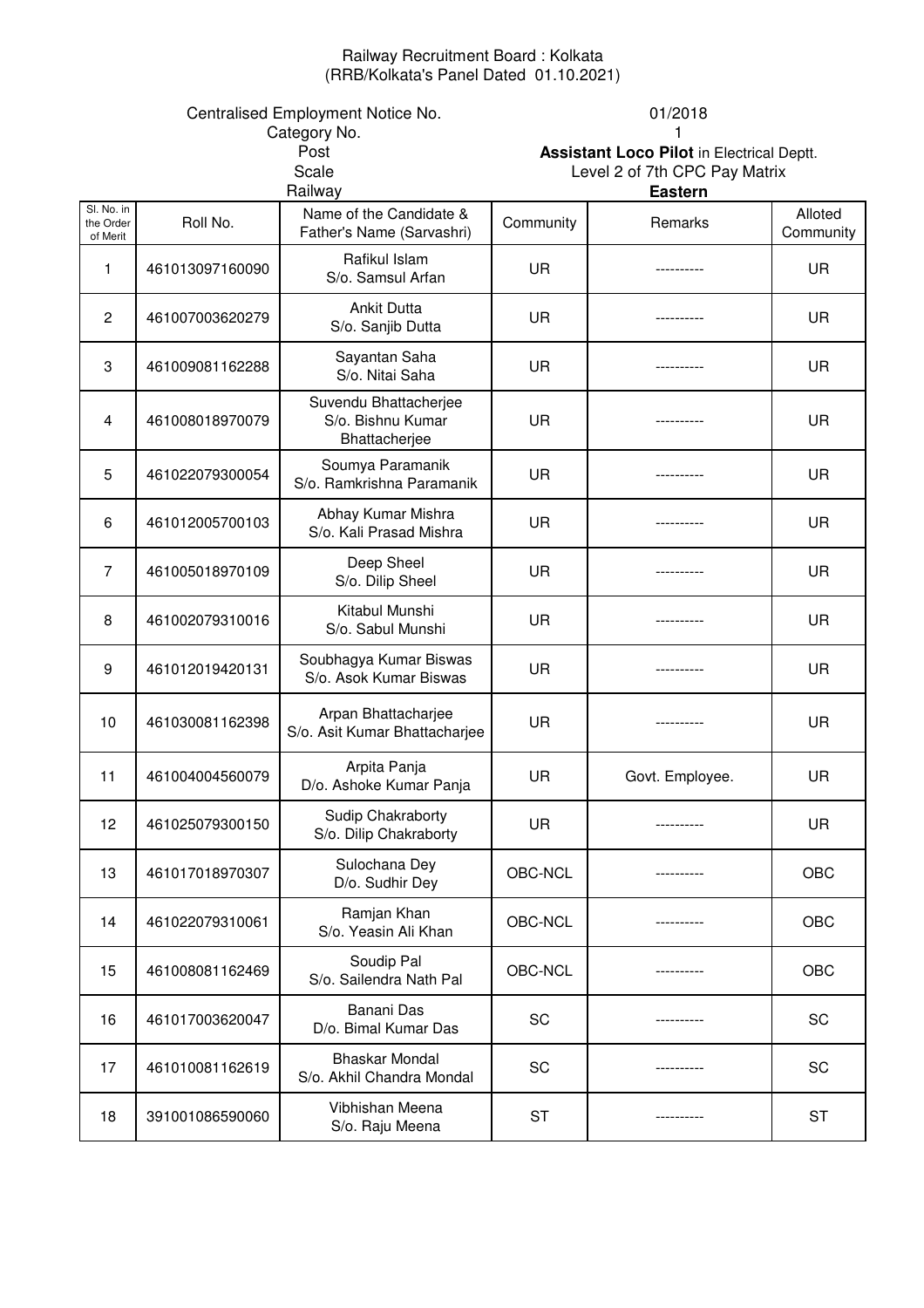## Railway Recruitment Board : Kolkata (RRB/Kolkata's Panel Dated 01.10.2021)

Category No. 2008 2009 12:00:00 12:00:00 12:00:00 12:00:00 12:00:00 12:00:00 12:00:00 12:00:00 12:00:00 12:00:00 12:00:00 12:00:00 12:00:00 12:00:00 12:00:00 12:00:00 12:00:00 12:00:00 12:00:00 12:00:00 12:00:00 12:00:00 1

#### Centralised Employment Notice No. 01/2018

21 461001081162961 Thakur Chand Mistri

| Post<br>Scale<br>Railway            |                 |                                                      | <b>Assistant Loco Pilot in Electrical Deptt.</b><br>Level 2 of 7th CPC Pay Matrix<br><b>South Eastern</b> |                                                                                     |                      |  |
|-------------------------------------|-----------------|------------------------------------------------------|-----------------------------------------------------------------------------------------------------------|-------------------------------------------------------------------------------------|----------------------|--|
| SI. No. in<br>the Order<br>of Merit | Roll No.        | Name of the Candidate &<br>Father's Name (Sarvashri) | Community                                                                                                 | Remarks                                                                             | Alloted<br>Community |  |
| 1                                   | 461016079310037 | Subhadeep Raut<br>S/o. Asok Raut                     | OBC-NCL                                                                                                   |                                                                                     | <b>UR</b>            |  |
| $\overline{2}$                      | 461021097160015 | Anirban Kar<br>S/o. Madan Kumar Kar                  | <b>UR</b>                                                                                                 |                                                                                     | <b>UR</b>            |  |
| 3                                   | 461006019420014 | Kishore Bose<br>S/o. Narayan Bose                    | <b>UR</b>                                                                                                 |                                                                                     | UR.                  |  |
| 4                                   | 461030079330024 | Sanjib Khanra<br>S/o. Dilip Kumar Khanra             | UR                                                                                                        |                                                                                     | <b>UR</b>            |  |
| 5                                   | 461025079300271 | Anirban Dey<br>S/o. Biswanath Dey                    | UR                                                                                                        |                                                                                     | <b>UR</b>            |  |
| 6                                   | 461006079300064 | Sriya Ghosh<br>D/o. Pran Kumar Ghosh                 | UR                                                                                                        |                                                                                     | <b>UR</b>            |  |
| $\overline{7}$                      | 461014081163233 | Arka Haldar<br>S/o. Ram Krishna Haldar               | <b>UR</b>                                                                                                 | Govt. Employee.                                                                     | <b>UR</b>            |  |
| 8                                   | 461024081162222 | Suman Pramanick<br>S/o. Madan Kumar Pramanick        | UR                                                                                                        |                                                                                     | <b>UR</b>            |  |
| 9                                   | 461005081163044 | Debjit Ghosh<br>S/o. Jyotirmoy Ghosh                 | UR                                                                                                        | Govt. Employee.                                                                     | <b>UR</b>            |  |
| 10                                  | 461026079310004 | Sujit Pal<br>S/o. Sital Pal                          | UR                                                                                                        |                                                                                     | <b>UR</b>            |  |
| 11                                  | 461012081162636 | Chandradip Sahu<br>S/o. Pradip Kuar Sahu             | UR                                                                                                        |                                                                                     | <b>UR</b>            |  |
| 12                                  | 461018079300189 | Abhishek Jha<br>S/o. Chandra Mohan Jha               | UR                                                                                                        |                                                                                     | <b>UR</b>            |  |
| 13                                  | 461015081163351 | Surajit Hazra<br>S/o. Sridam Hazra                   | UR                                                                                                        |                                                                                     | <b>UR</b>            |  |
| 14                                  | 461006003620118 | Dibyendu Kar<br>S/o. Dilip Kumar Kar                 | UR                                                                                                        |                                                                                     | UR.                  |  |
| 15                                  | 461005079290185 | Atanu Adhikari<br>S/o. Nabakumar Adhikari            | UR                                                                                                        |                                                                                     | <b>UR</b>            |  |
| 16                                  | 461027081163152 | Sibsankar Kamila<br>S/o. Late Sudhakar Kamila        | <b>UR</b>                                                                                                 |                                                                                     | <b>UR</b>            |  |
| 17                                  | 461009081161978 | Devjit Sardar<br>S/o. Joydev Sardar                  | SC                                                                                                        |                                                                                     | SC                   |  |
| 18                                  | 441005079480010 | Vishvendra Kumar<br>S/o. Natthi Lal                  | OBC-NCL                                                                                                   | Subject to production of<br><b>Engineering Diploma</b><br>Certificate before apptt. | OBC                  |  |
| 19                                  | 461007081162027 | Arghya Mandal<br>S/o. Ranajit Mandal                 | OBC-NCL                                                                                                   |                                                                                     | OBC                  |  |
| 20                                  | 461010079300364 | Nilima Mondal<br>D/o. Ajay Mondal                    | SC                                                                                                        |                                                                                     | SC                   |  |

S/o. Nani Gopal Mistri SC ---------- SC